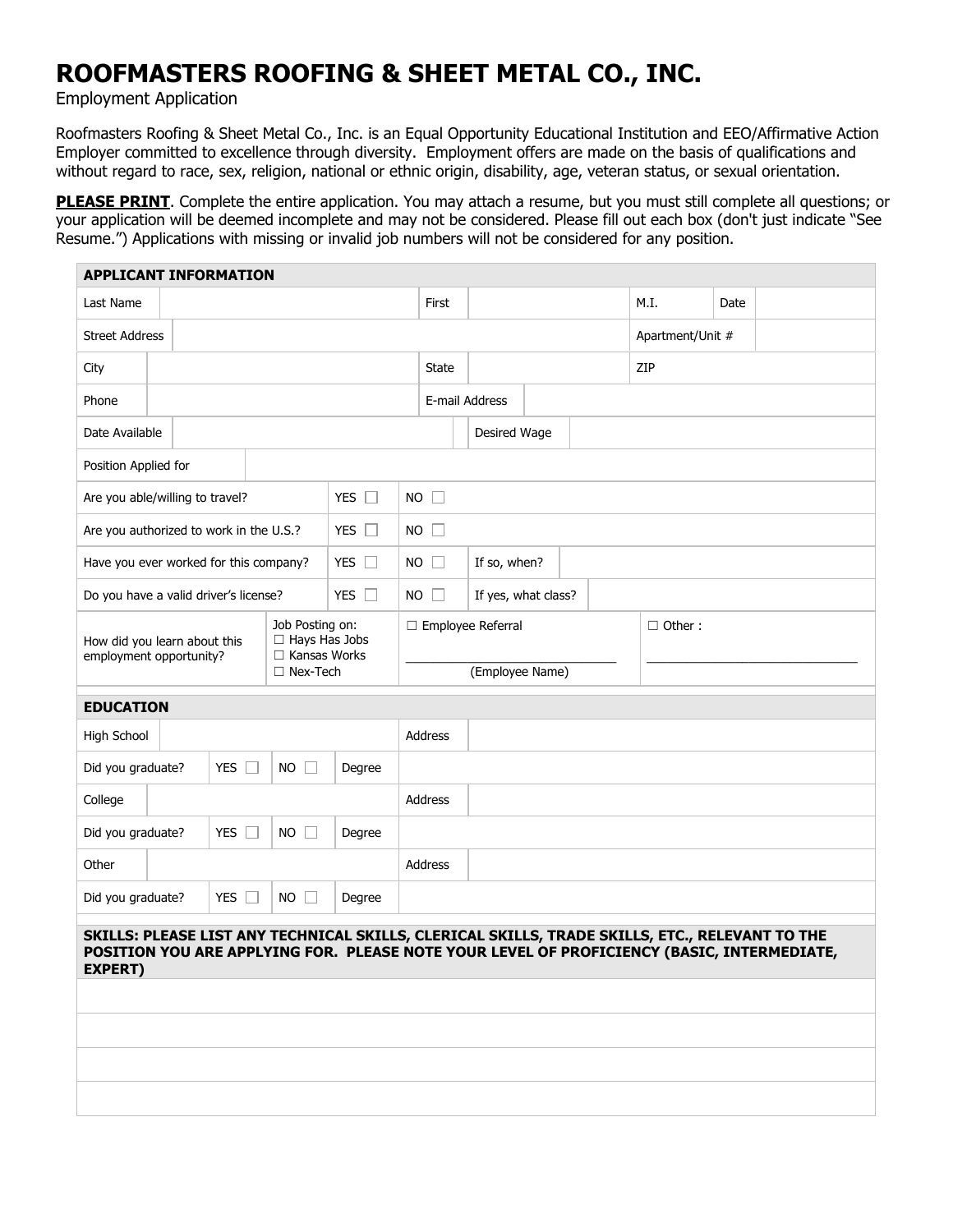| TOOLS & MACHINE OPERATION: PLEASE LIST ALL TOOLS AND MACHINCES YOU ARE KNOWLEDGABLE AT<br>OPOPERATING. INCLUDE ANY CERTIFICATIONS YOU MIGHT HAVE OBTAINED IN THE PAST. |                                                     |  |  |  |  |  |  |  |  |
|------------------------------------------------------------------------------------------------------------------------------------------------------------------------|-----------------------------------------------------|--|--|--|--|--|--|--|--|
|                                                                                                                                                                        |                                                     |  |  |  |  |  |  |  |  |
|                                                                                                                                                                        |                                                     |  |  |  |  |  |  |  |  |
|                                                                                                                                                                        |                                                     |  |  |  |  |  |  |  |  |
|                                                                                                                                                                        |                                                     |  |  |  |  |  |  |  |  |
|                                                                                                                                                                        |                                                     |  |  |  |  |  |  |  |  |
| <b>PREVIOUS EMPLOYMENT</b>                                                                                                                                             |                                                     |  |  |  |  |  |  |  |  |
| Company                                                                                                                                                                | Phone<br>$\overline{(\ }$<br>$\mathcal{C}^{\prime}$ |  |  |  |  |  |  |  |  |
| Address                                                                                                                                                                | Supervisor                                          |  |  |  |  |  |  |  |  |
| Job Title<br><b>Starting Wage</b>                                                                                                                                      | Ending Wage<br>\$<br>\$                             |  |  |  |  |  |  |  |  |
| Responsibilities                                                                                                                                                       |                                                     |  |  |  |  |  |  |  |  |
| Reason for Leaving<br>From<br>To                                                                                                                                       |                                                     |  |  |  |  |  |  |  |  |
| YES $\square$<br>May we contact your previous supervisor for a reference?                                                                                              | $NO$ $\Box$                                         |  |  |  |  |  |  |  |  |
| Company                                                                                                                                                                | Phone<br>$\left($<br>$\lambda$                      |  |  |  |  |  |  |  |  |
| Address                                                                                                                                                                | Supervisor                                          |  |  |  |  |  |  |  |  |
| Job Title<br><b>Starting Wage</b>                                                                                                                                      | Ending Wage<br>\$<br>\$                             |  |  |  |  |  |  |  |  |
| Responsibilities                                                                                                                                                       |                                                     |  |  |  |  |  |  |  |  |
| From<br>To<br>Reason for Leaving                                                                                                                                       |                                                     |  |  |  |  |  |  |  |  |
| YES $\square$<br>May we contact your previous supervisor for a reference?                                                                                              | $NO$ $\Box$                                         |  |  |  |  |  |  |  |  |
| Company                                                                                                                                                                | Phone<br>$\left($<br>$\mathcal{E}$                  |  |  |  |  |  |  |  |  |
| Address                                                                                                                                                                | Supervisor                                          |  |  |  |  |  |  |  |  |
| Job Title<br><b>Starting Wage</b>                                                                                                                                      | Ending Wage<br>$\frac{1}{2}$<br>\$                  |  |  |  |  |  |  |  |  |
| Responsibilities                                                                                                                                                       |                                                     |  |  |  |  |  |  |  |  |
| To<br>Reason for Leaving<br>From                                                                                                                                       |                                                     |  |  |  |  |  |  |  |  |
| YES $\square$<br>May we contact your previous supervisor for a reference?                                                                                              | $NO$ $\Box$                                         |  |  |  |  |  |  |  |  |
| <b>REFERENCES</b>                                                                                                                                                      |                                                     |  |  |  |  |  |  |  |  |
| Please list three professional references. DO NOT INCLUDE FAMILY MEMBERS OR FRIENDS.                                                                                   |                                                     |  |  |  |  |  |  |  |  |
| <b>Full Name</b>                                                                                                                                                       | Relationship                                        |  |  |  |  |  |  |  |  |
| Company                                                                                                                                                                | $\overline{(\ }$<br>Phone<br>$\mathcal{C}$          |  |  |  |  |  |  |  |  |
| Address                                                                                                                                                                |                                                     |  |  |  |  |  |  |  |  |
| Full Name                                                                                                                                                              | Relationship                                        |  |  |  |  |  |  |  |  |
| Company                                                                                                                                                                | $\overline{(\ }$<br>Phone<br>$\mathcal{C}$          |  |  |  |  |  |  |  |  |
| Address                                                                                                                                                                |                                                     |  |  |  |  |  |  |  |  |
|                                                                                                                                                                        |                                                     |  |  |  |  |  |  |  |  |